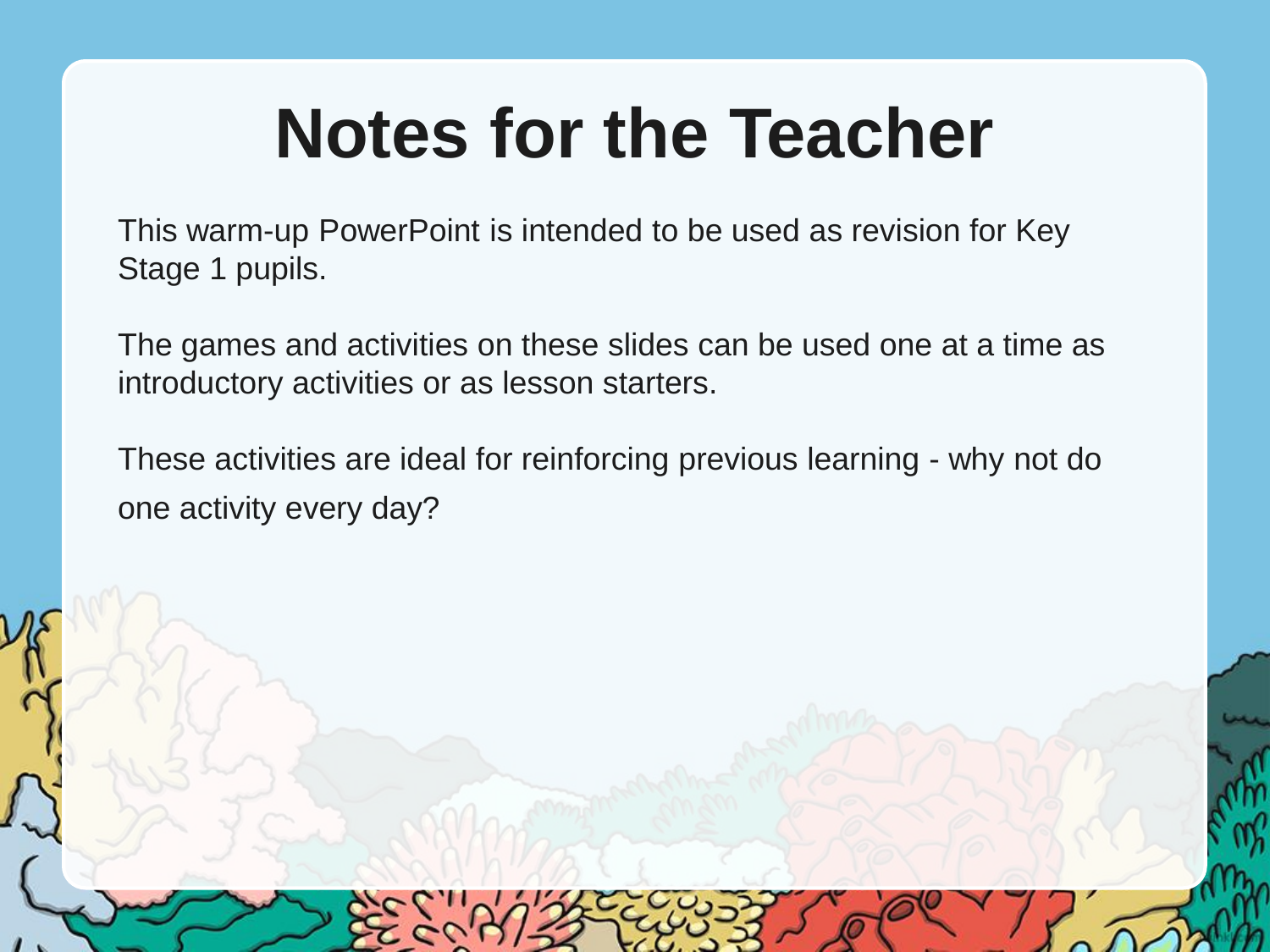## Subordination using "when", "because" and "if" Warm-Up

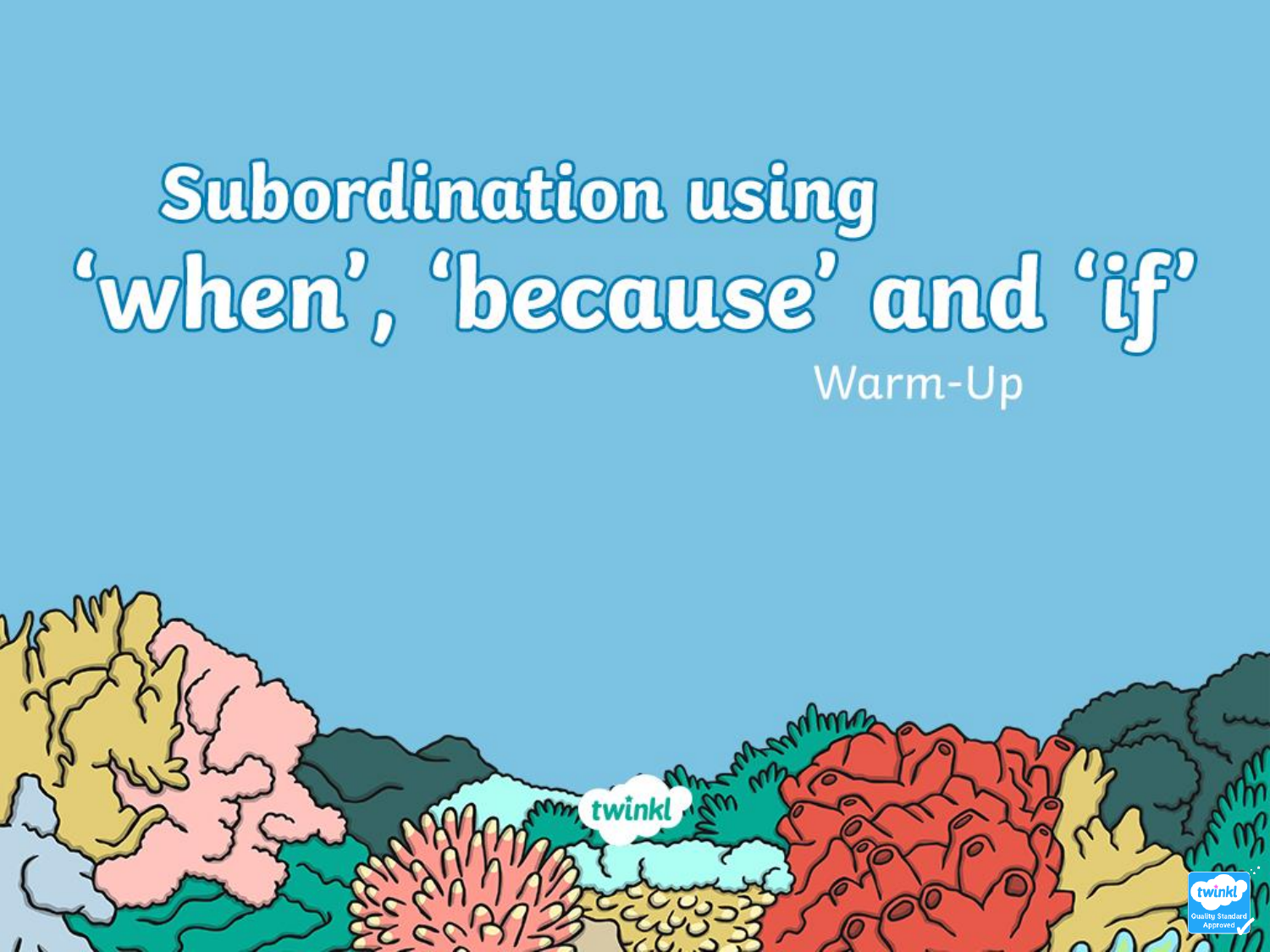Can you write a sentence for each of these picture pairs using the conjunction **if**? The first one has been done for you.



**You can** have your cake **if** you have eaten your salad.







**You can** have an ice cream **if** you help to wash up.



**You can** play outside **if** you have tidied your bedroom.





**You can** have new trainers **if** you put away your clothes.

Show answers

Can you write a sentence about something you get to do **if** you finish something else?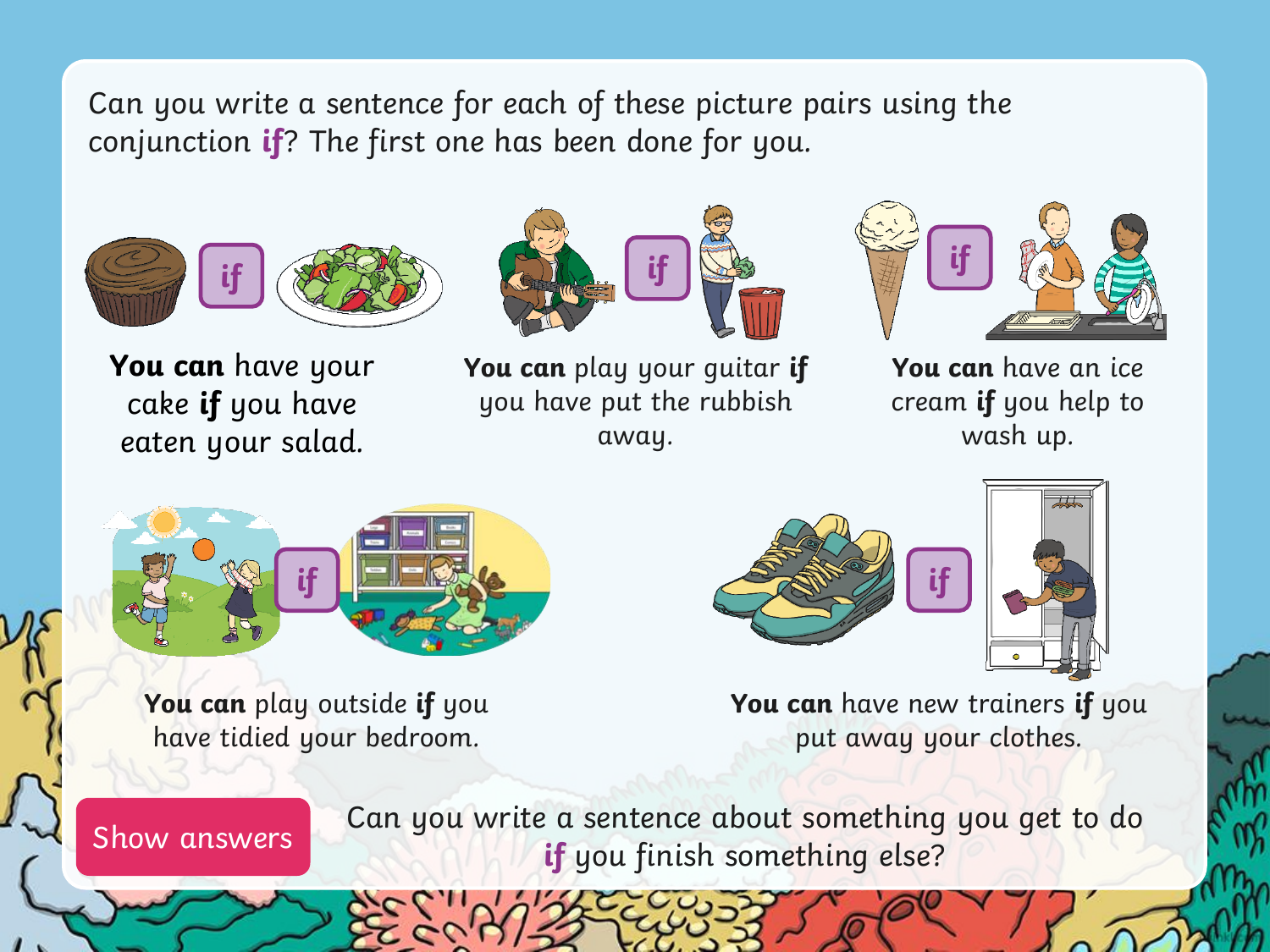Look at the pictures around the clock. Can you choose two pictures and write a sentence about **when** you do these two things, using the conjunction **when** to join the clauses? For example, 'I will go to bed **when** I have eaten my dinner.'

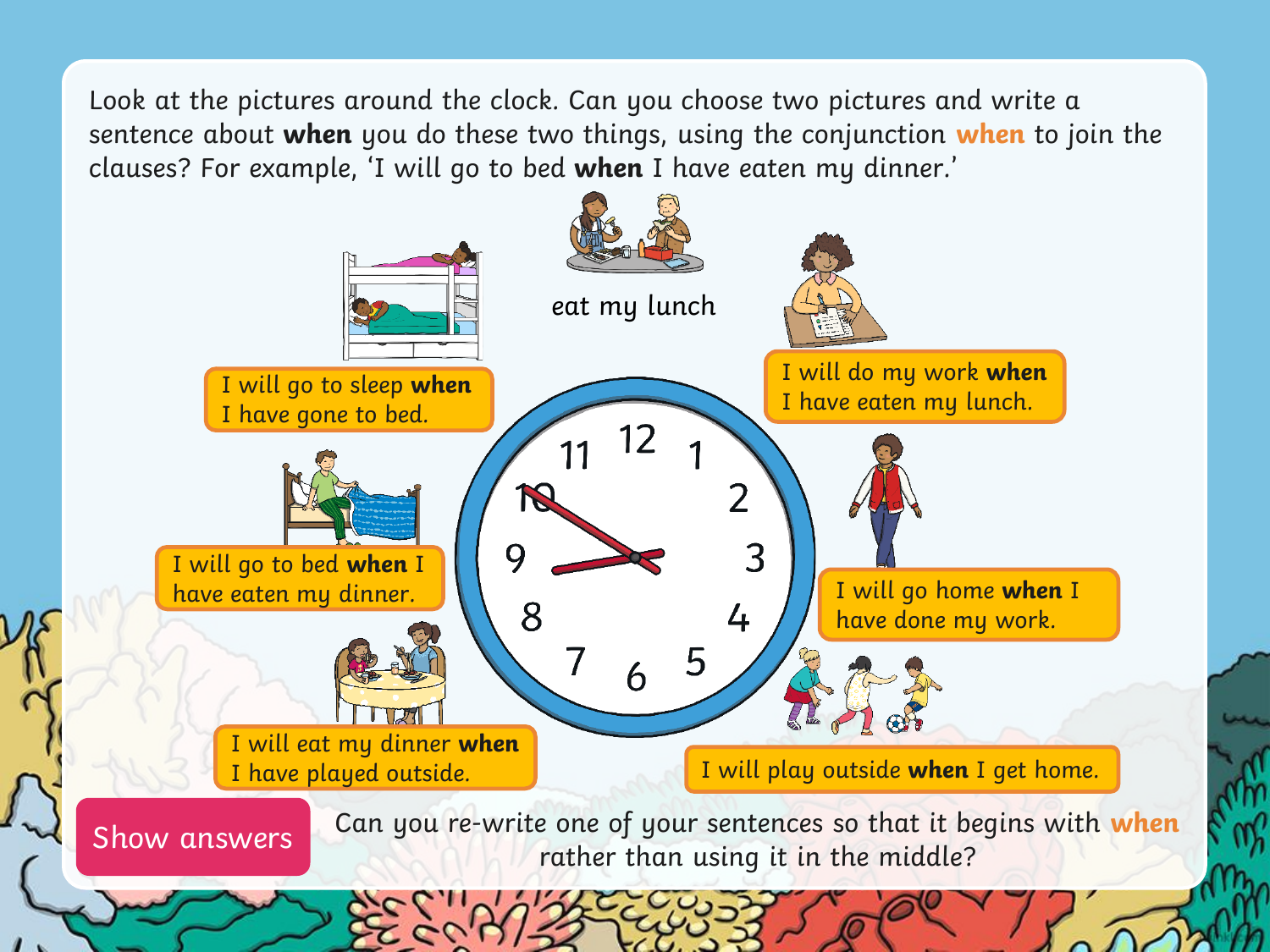Can you change each of these conversations into a complex sentence using the conjunction **because**?

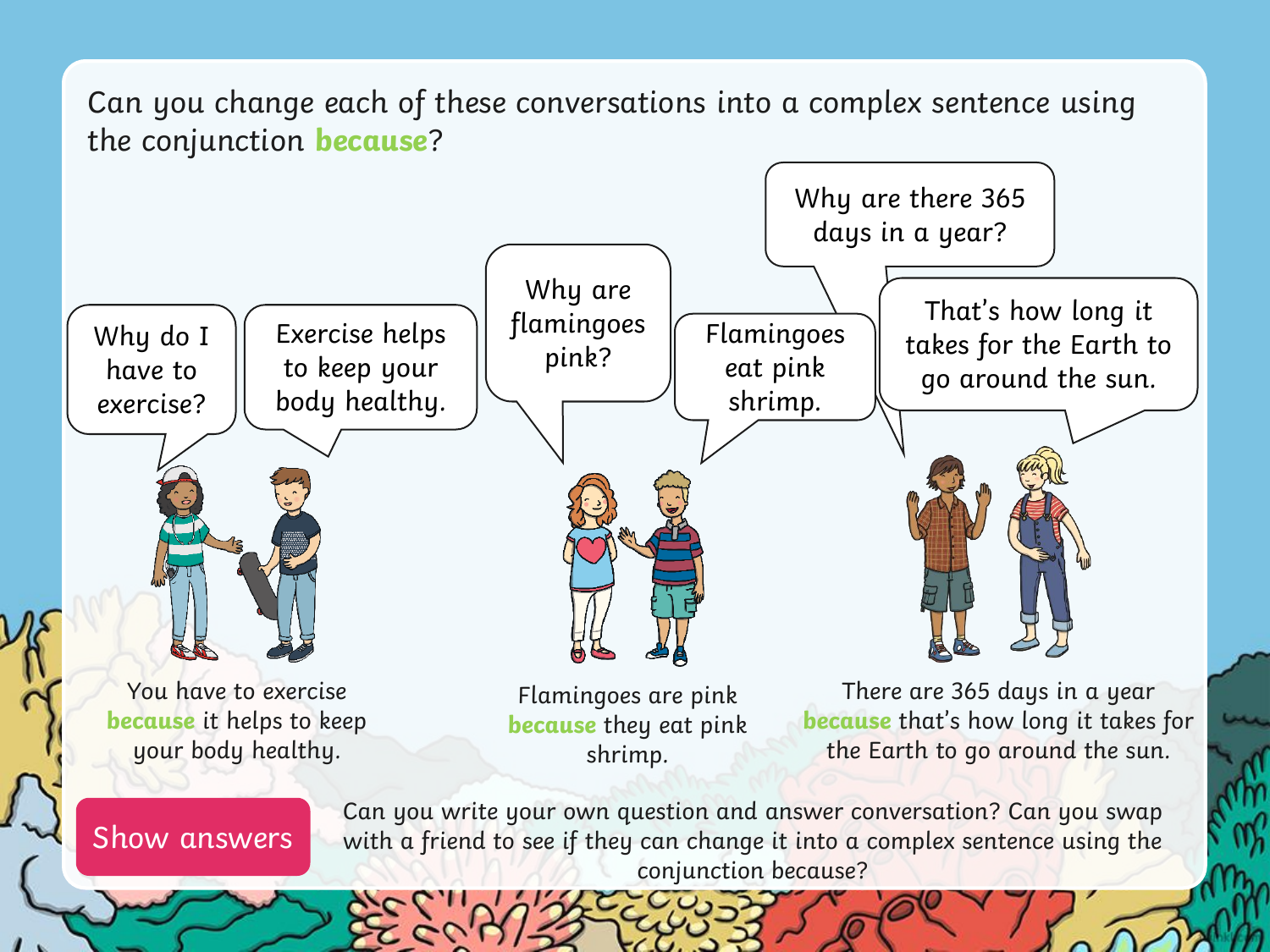These sentences are missing conjunctions. Can you sort them into either the **because** or the **if** lunchbox?

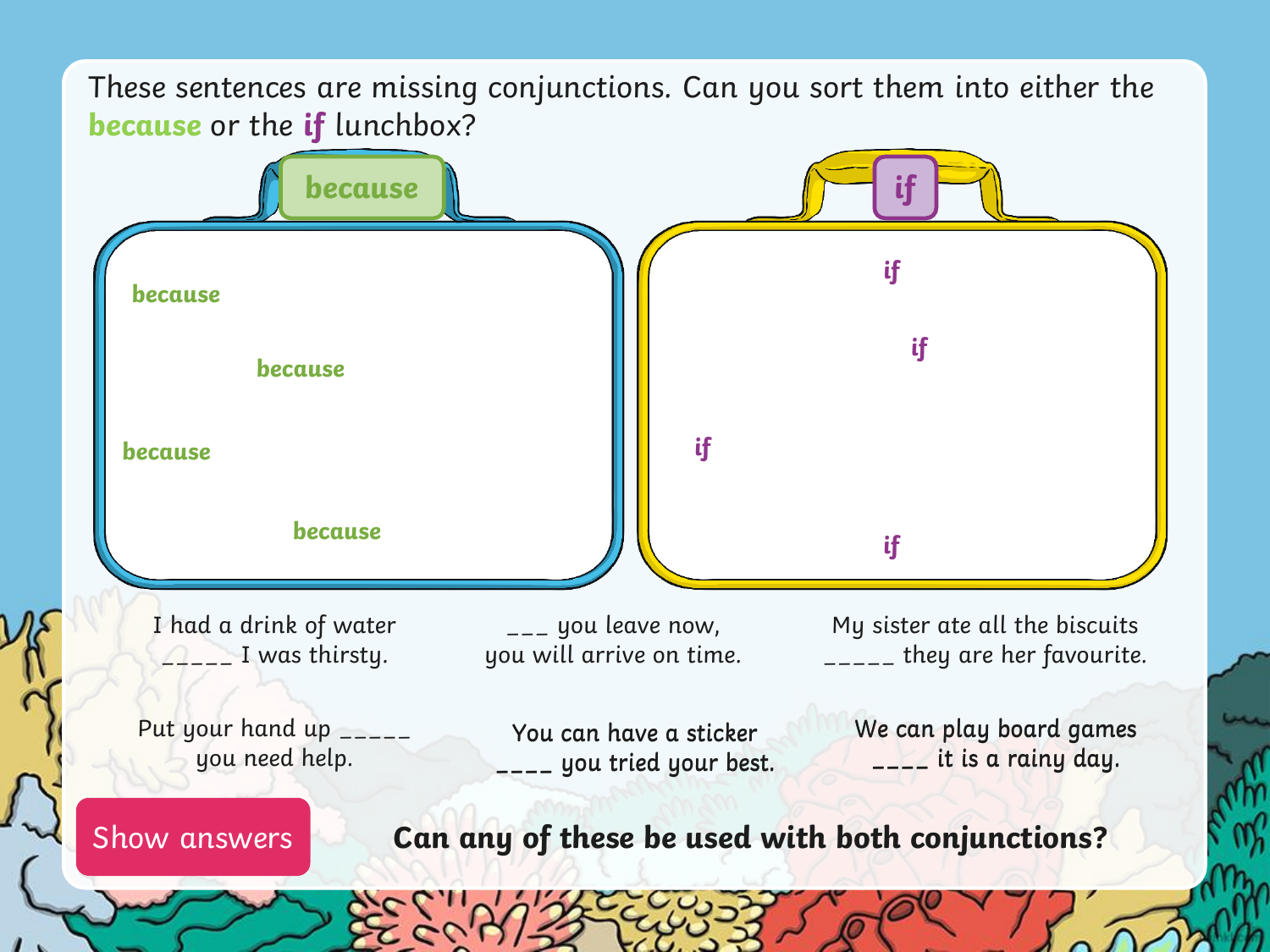Harry washed the car **because** it was very dirty.

**Correct!**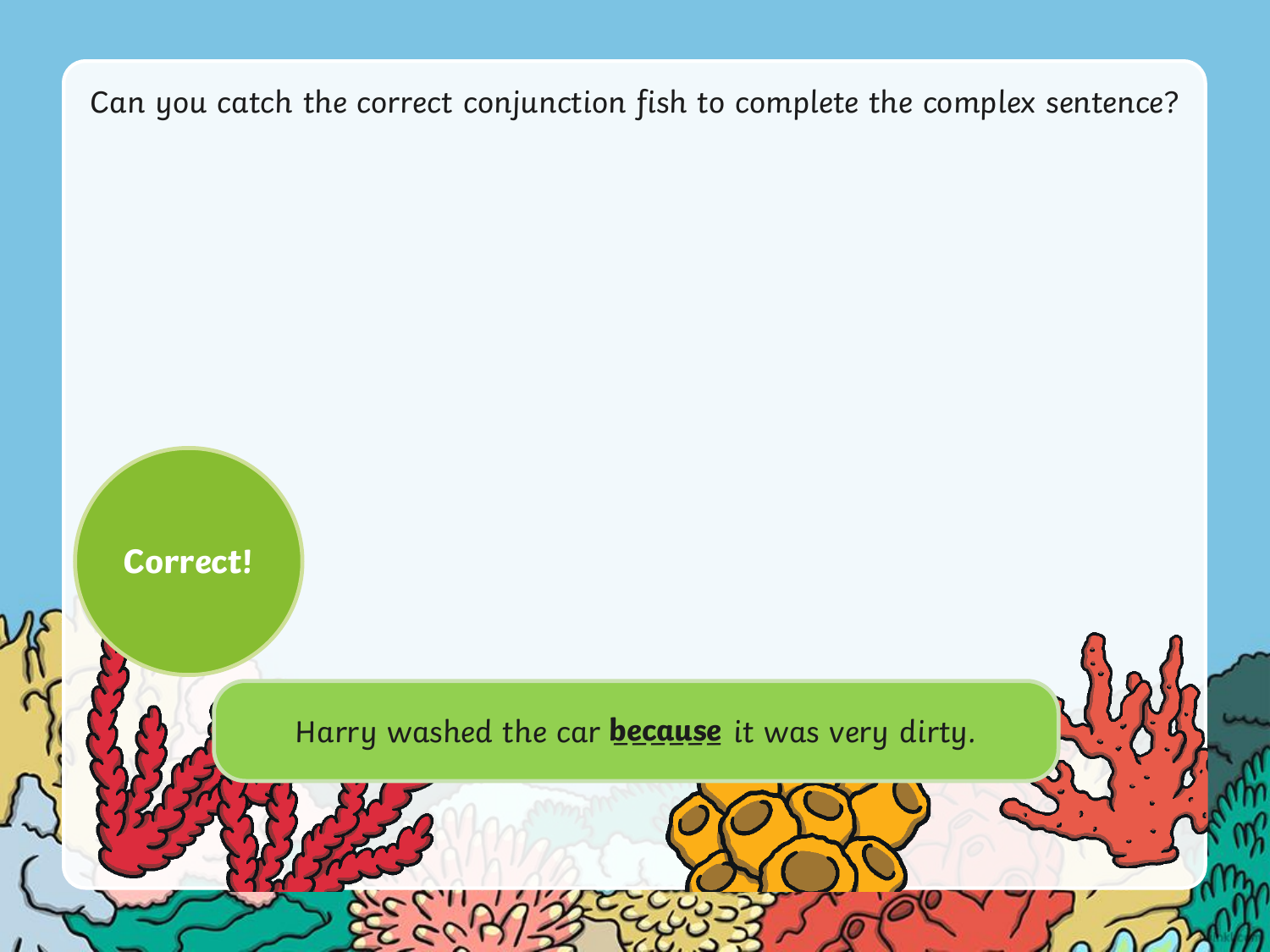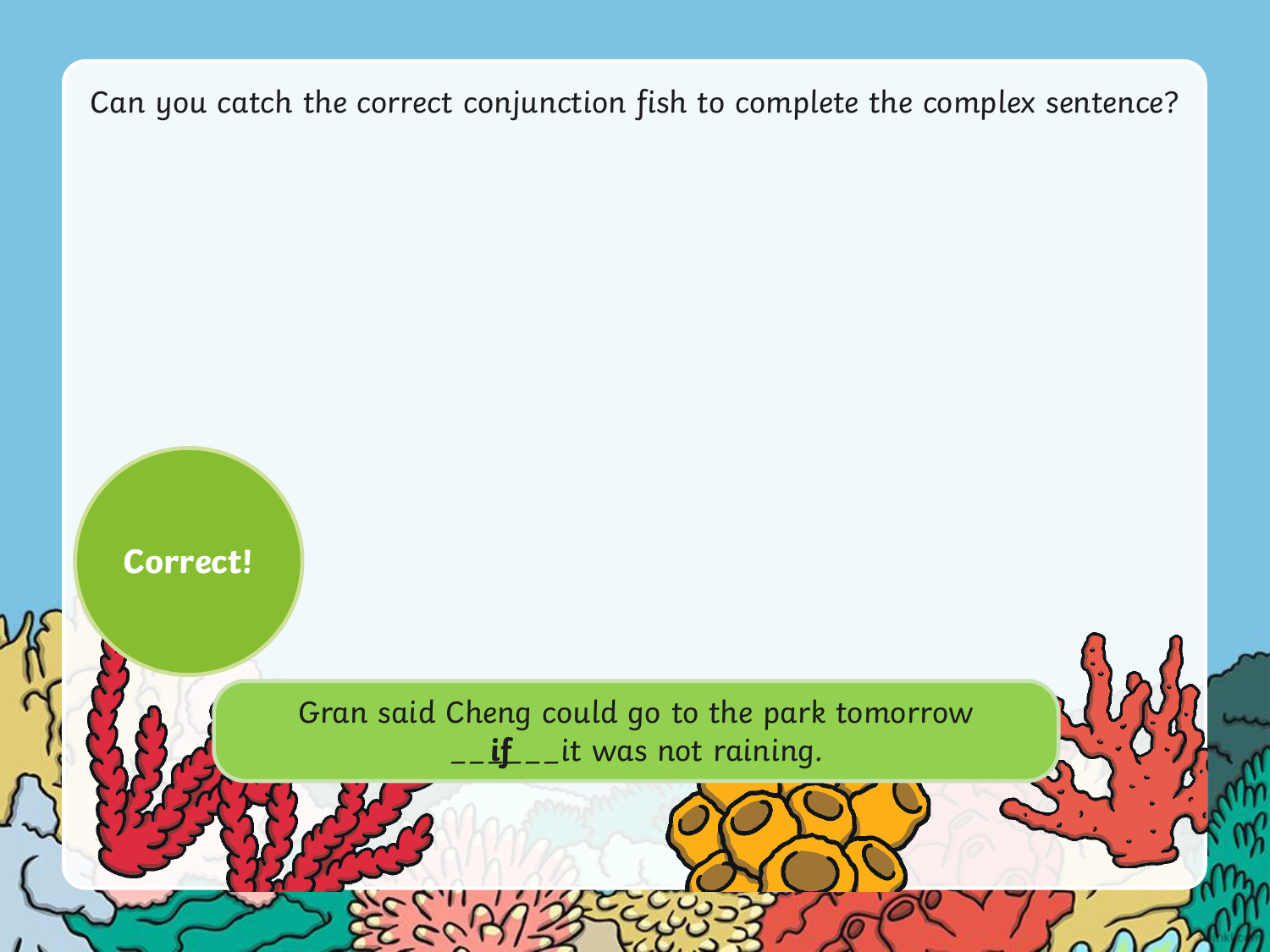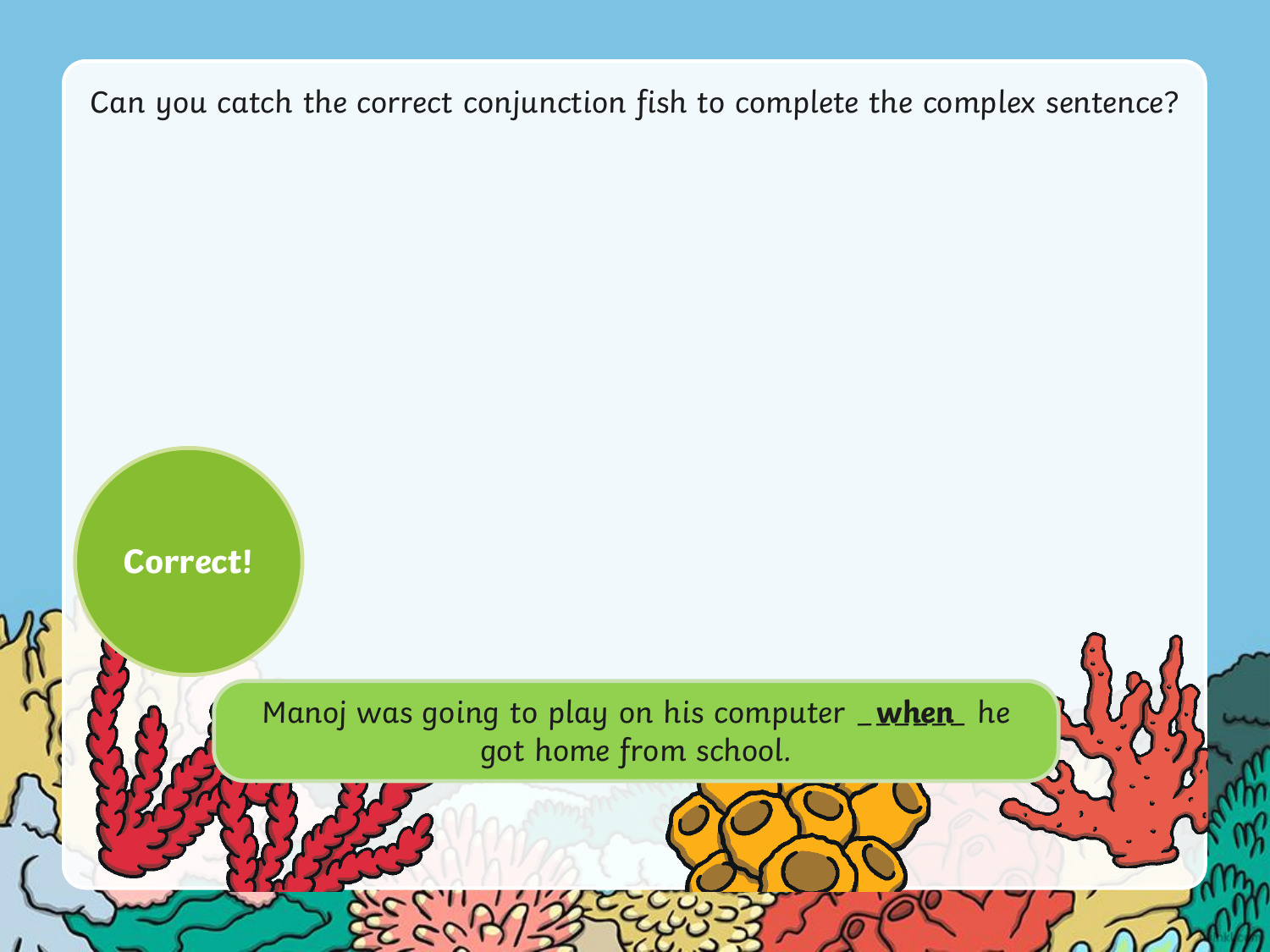

**Correct!**